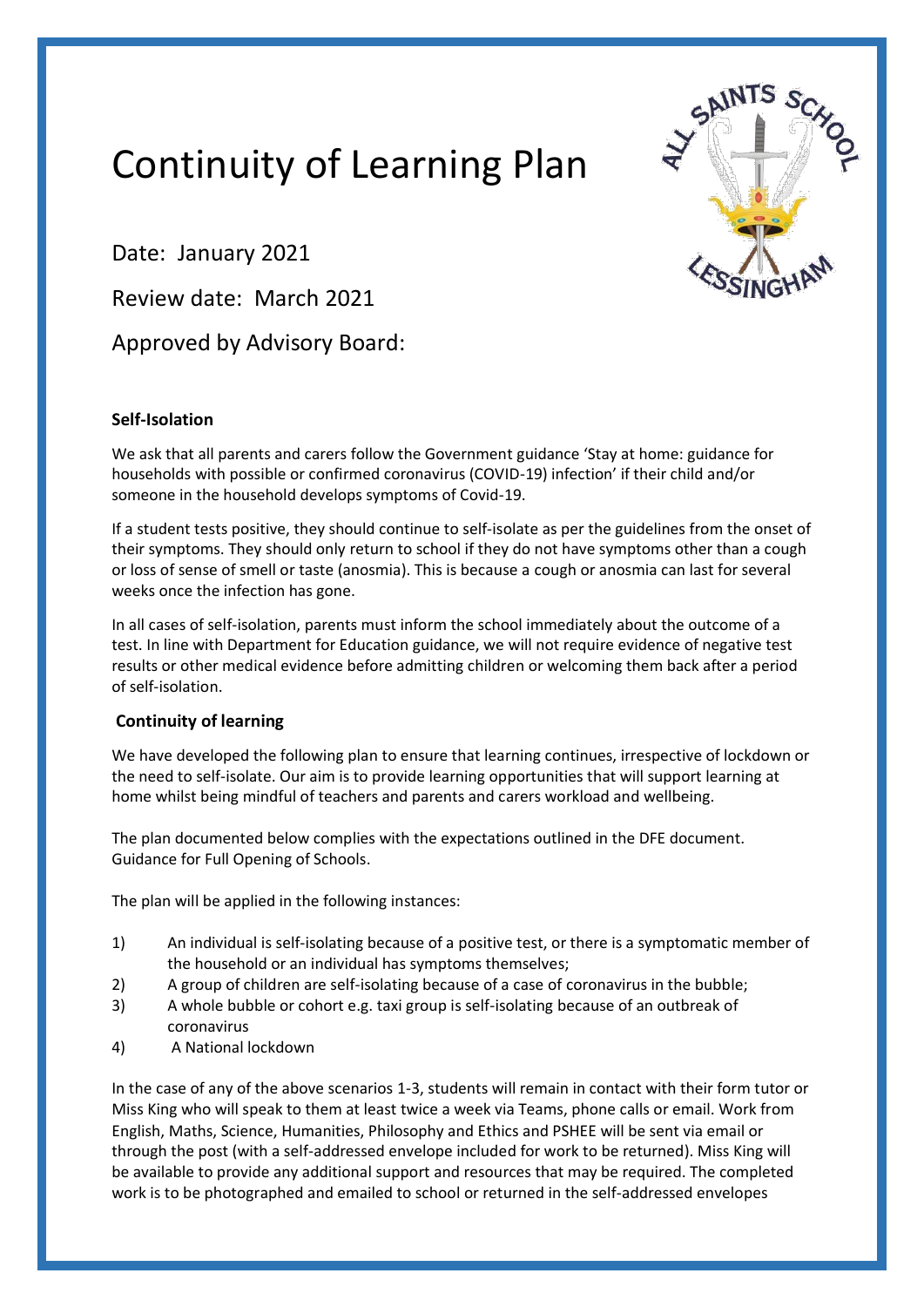provided (it will be kept separate for two days and then opened). Any feedback or support that is required to complete the work can be addressed during the Teams meeting or via a phone call.

Teachers will create a number of learning packs, clearly labelled for students so that they can be sent home by the office staff, if and when required.

In addition to work sent home parents and students need to receive logins and passwords for the following platforms.

Teams TT Rockstars Nessy (for some junior students) Seneca (for some KS4 students) MyMaths

Miss King/form tutor will schedule a Teams meet or a phone call with the children and parents/carers the day after the first day of isolation when they will discuss the remote learning arrangements and expectations.

We will ensure that every student has some form of direct contact with a member of staff at least four times during their 10-day isolation. This could be through Teams, email or a phone call home. They will be invited into the weekly assembly through Teams and will, where possible, have the chance to meet as a form group via a Teams catch up session as happened during lockdown.

If work is not completed and returned either via email, post or through the Teams platform the form tutor or Miss King, we will contact home and see what support is required.

In the event of a form tutor or Miss King being ill, an alternative member of staff or SLT will be expected to take over the contact arrangements.

In the event of a Covid-19 related absence the school office will contact parents/carers to verify if a test is being taken and to agree a return date. Parents/carers should communicate the test results to Mrs Berryman in the office on office@allsaintslessingham.co.uk or call 01692 582083. If your son/daughter is entitled to free school meals, we will arrange for supermarket vouchers to be sent when we send work.

In the case of scenario 4 – A National Lockdown – the school will have a full on line curriculum for all students using Microsoft Teams or Google Classrooms. This will mean live lessons following the students normal timetable. Reading books, text books and exercise books will be sent home. Teachers may use other online resources to support their lessons for example Oak National Academy lessons, video/audio recordings made by or for teachers.

ICT support will be given to all families that require it. Chrome books, routers or dongles will be loaned.

ICT acceptable use policies will be sent to students, parents and carers and staff; all of whom will be asked to sign the policy document.

Students will be offered a place in school on a Monday or Tuesday or Thursday or Friday; a timetable will be created to maintain the safety of all staff and students.

All lessons will be delivered online enabling students at home and students in school to access the same quality of provision. Students in school will be supported to access the work on line.